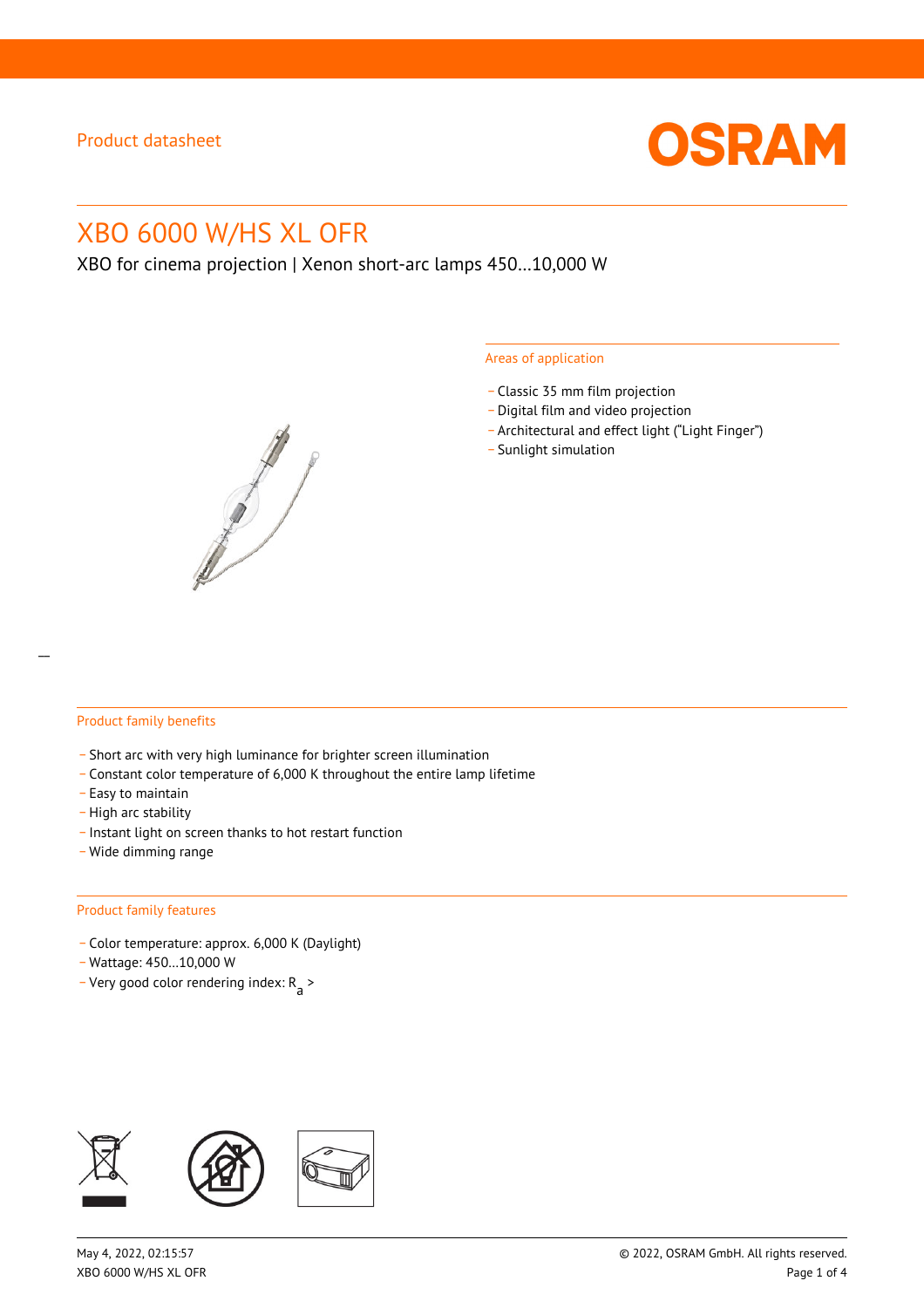# Product datasheet

## Technical data

### **Electrical data**

| <b>Nominal current</b> | 160 A     |
|------------------------|-----------|
| Current control range  | 110165 A  |
| Nominal wattage        | 6000.00 W |
| Nominal voltage        | 37.0 V    |

# **Dimensions & weight**



| <b>Diameter</b>                             | 78.0 mm         |
|---------------------------------------------|-----------------|
| Length                                      | 436.0 mm        |
| Length with base excl. base pins/connection | 393.00 mm       |
| Light center length (LCL)                   | 170.5 mm $^{1}$ |
| Cable/wire length, input side               | 400 mm          |
| Electrode gap cold                          | $9.0$ mm        |
| <b>Product weight</b>                       | $1025.00$ q     |
| Cable length                                | 400.0           |

1) Distance from end of base to tip of electrode (cold)

## **Temperatures & operating conditions**

| Max. permitted ambient temp. pinch point | 230 ° |
|------------------------------------------|-------|
|                                          |       |

#### **Lifespan**

**Lifespan** 750 h

## **Additional product data**

| Base anode (standard designation)   | SFaX30-9.5 |
|-------------------------------------|------------|
| Base cathode (standard designation) | SFa30-7.9  |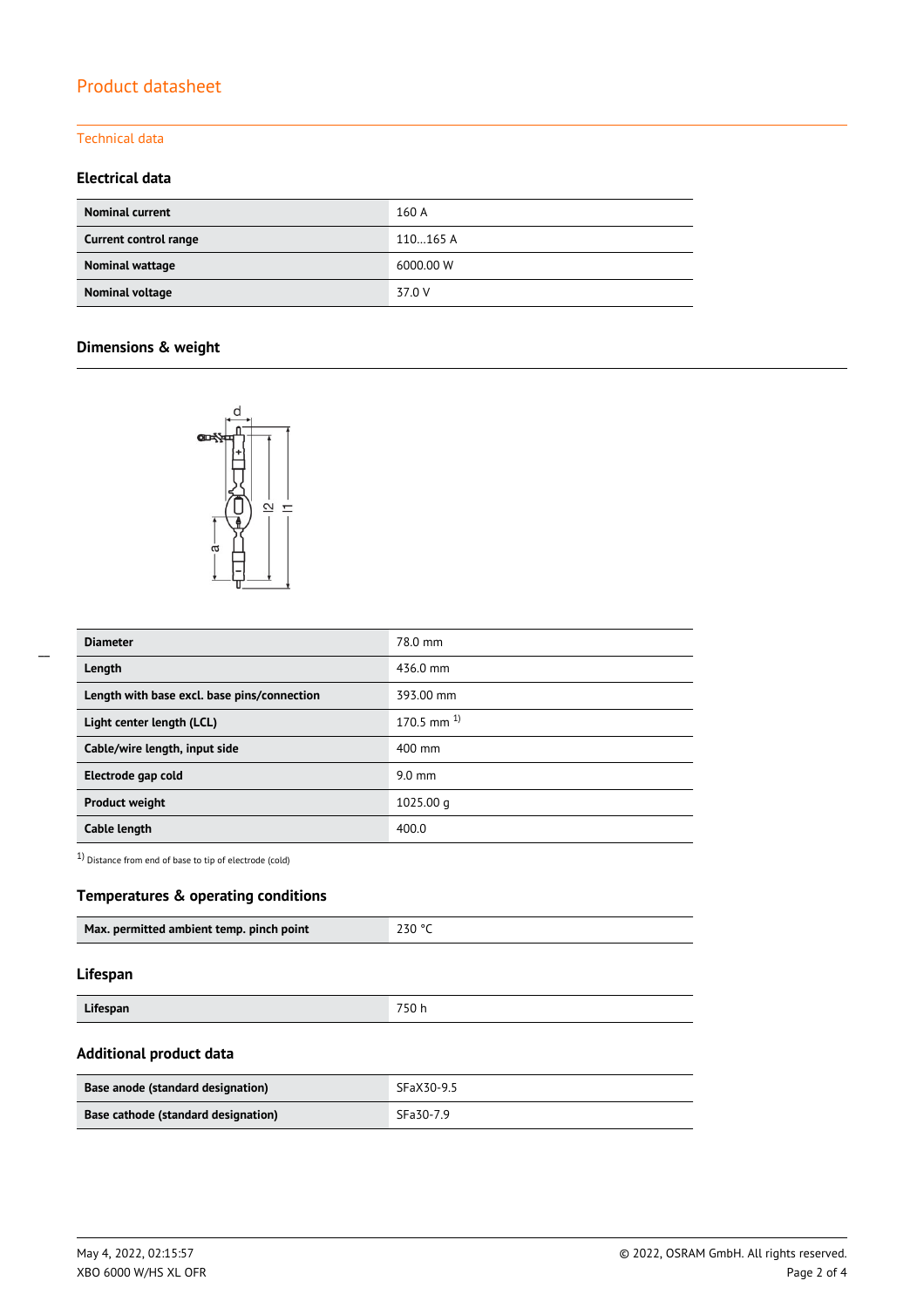# Product datasheet

# **Capabilities**

| Cooling                 | Forced $1$ )            |
|-------------------------|-------------------------|
| <b>Burning position</b> | $s15/p15$ <sup>2)</sup> |

1) Vertical and horizontal

2) For vertical burning position: anode (+) on top

#### **Environmental information**

| Information according Art. 33 of EU Regulation (EC) 1907/2006 (REACh) |                                                                                                      |  |  |  |
|-----------------------------------------------------------------------|------------------------------------------------------------------------------------------------------|--|--|--|
| <b>Date of Declaration</b>                                            | 04-02-2022                                                                                           |  |  |  |
| <b>Primary Article Identifier</b>                                     | 4008321412904   4062172030618                                                                        |  |  |  |
| Candidate List Substance 1                                            | Lead                                                                                                 |  |  |  |
| CAS No. of substance 1                                                | 7439-92-1                                                                                            |  |  |  |
| Safe Use Instruction                                                  | The identification of the Candidate List substance is<br>sufficient to allow safe use of the article |  |  |  |
| Declaration No. in SCIP database                                      | FF65D599-CE0D-4B3F-B2E1-ECBCEFE3D8F1                                                                 |  |  |  |